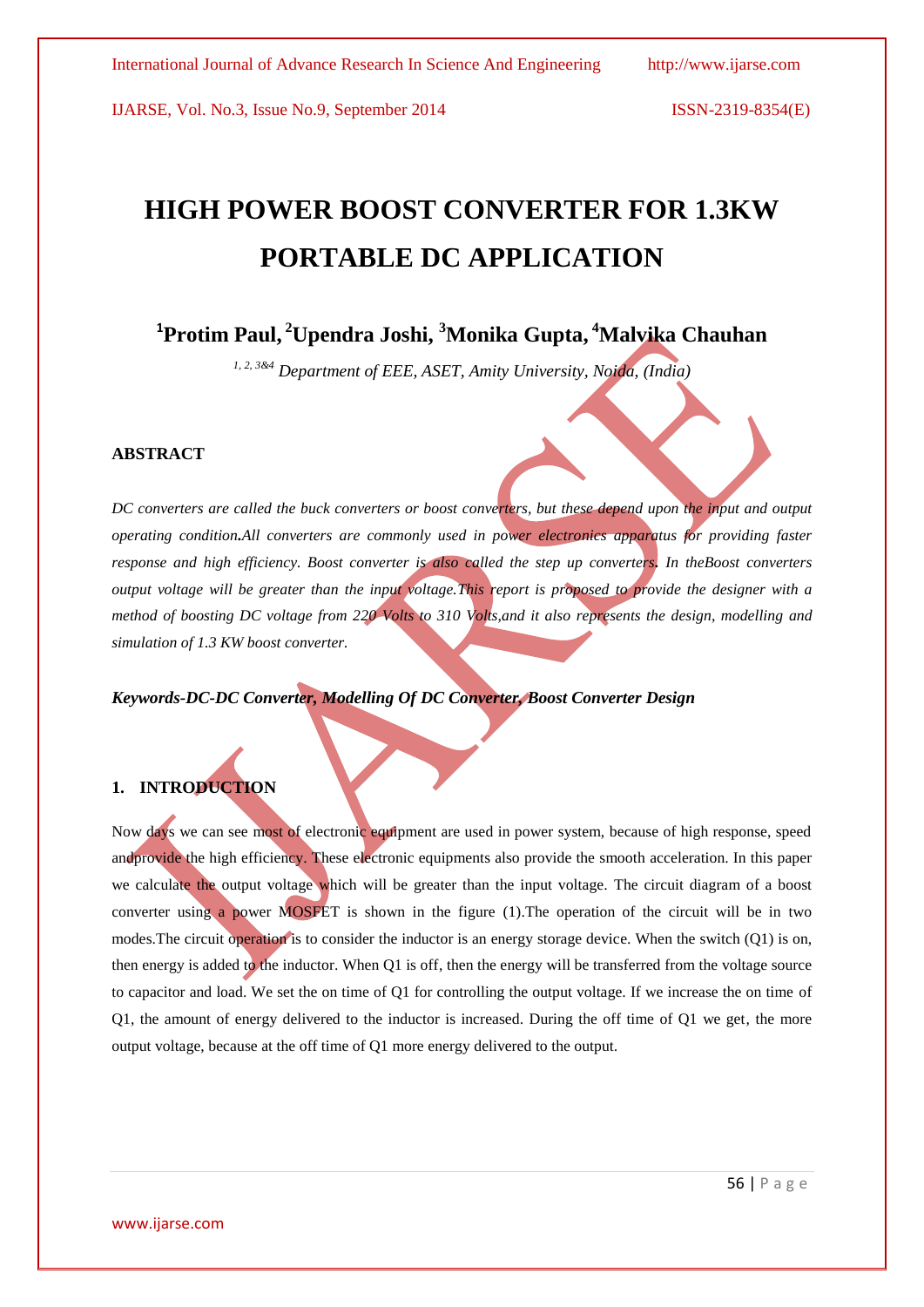IJARSE, Vol. No.3, Issue No.9, September 2014 ISSN-2319-8354(E)



Load Resistance =  $\frac{V_0}{I_0}$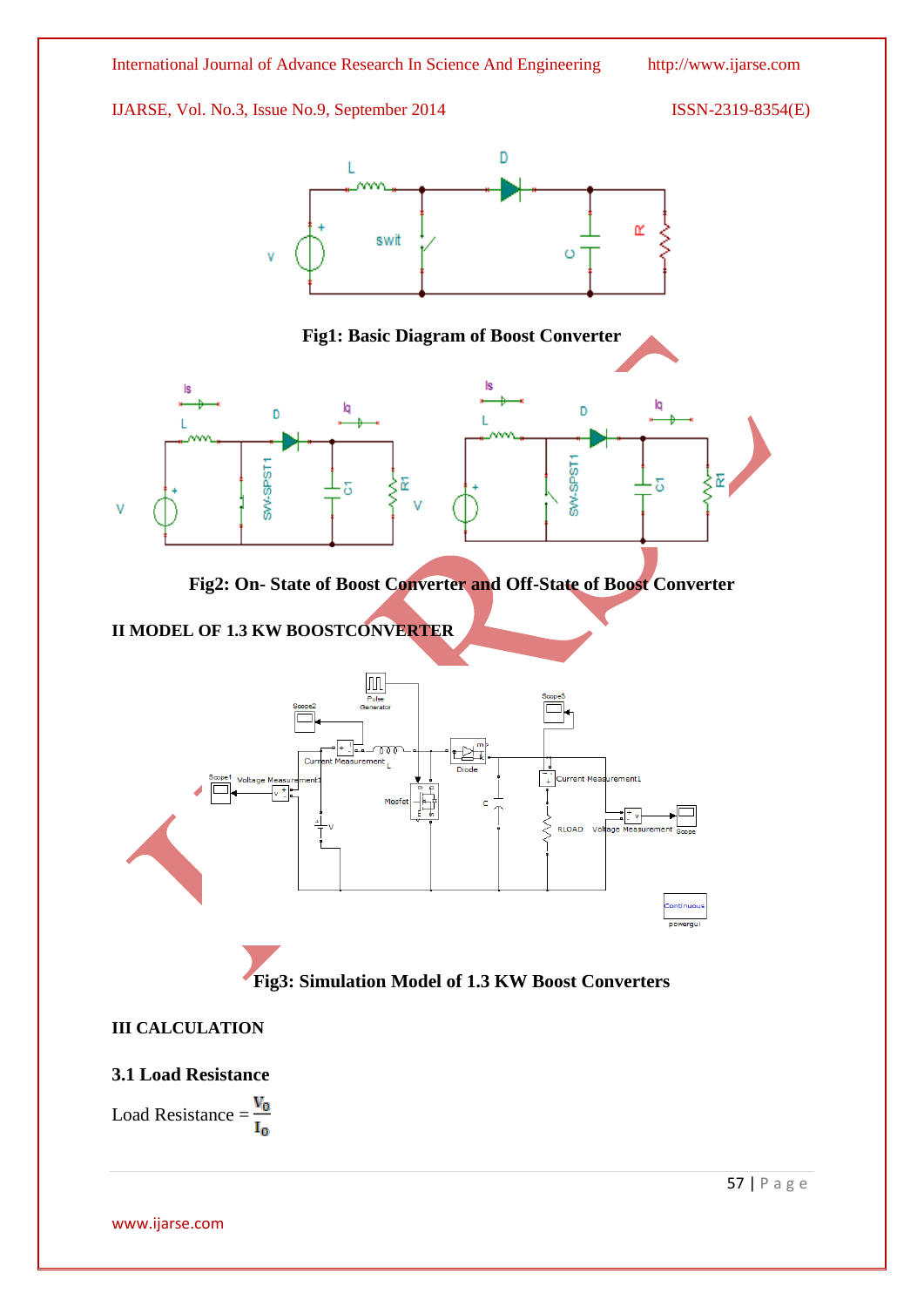IJARSE, Vol. No.3, Issue No.9, September 2014

$$
ISSN-2319-8354(E)
$$

Assuming  $I_{out}$  to be 4.2A, Vin = 220 volt, Frequency (fs) = 400 kHz

Load Resistance =  $\frac{310}{4.2}$  74 $\Omega$ 

**3.2 Calculation for Duty (D) Cycle**

$$
1 - \frac{v_{in}}{v_{out}} \times \eta = 0.4
$$

**3.3 Calculation for Capacitor(C)**

$$
C = \frac{I_{\text{out}} \times D}{f_s \times \Delta V_{\text{out}}} = 0.13 \times 10^{-6} \text{ F}
$$

**3.4 Calculation for Inductor (L)**

$$
L = \frac{V_s \times D}{f_s \times \Delta I_0} = 5.23 \times 10^{-4} \text{ H}
$$

#### **IV SIMULATION RESULT**

This simulation completed by using theMATLAB 2010. Firstly, we find all the parameters of this boost converter by the calculation and after that we get the output waveform by using this simulation. It is clearly observed in this simulation result that the boost converter steps up the voltage from 220volt to 310volt in accordance with the parameters derived earlier, fulfilling the desired conditions of output current being 4.2 A at frequency 400kHz. The efficiency of the boost converter is 85%.





**Fig4: Input Voltage Vs Time Waveform of Boost Converter Using Matlab. Fig5: Output Voltage Vs Time Waveform of Boost Converter Using Matlab.**

Fig4 **Fig5** 

58 | P a g e

www.ijarse.com